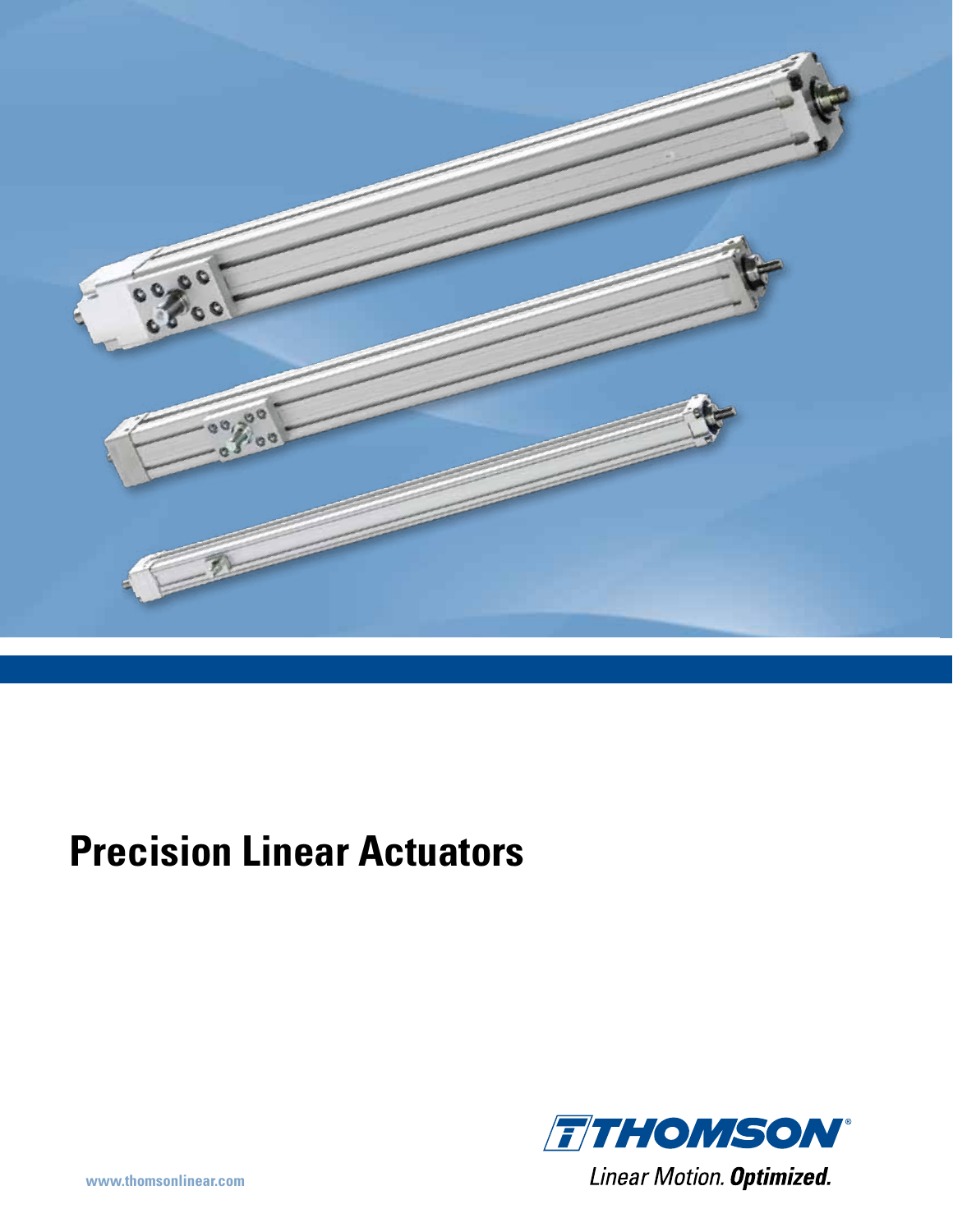

## **Presentation**

#### **Thomson**

Thomson is one of the leading suppliers of mechanical motion control products in the world. Linear actuators, linear motion systems, lead screws, clutches, brakes and linear guides are just some of the products manufactured by Thomson. Thomson has plants, support centers and sales offices all around the globe. In addition we have a large network of distributors and system houses that all are ready to support you throughout the entire life cycle of the product.

#### **Precision linear actuators**

The precision linear actuator range is a result of over 40 years of actuator development and represents the state of the art in linear actuator design. Designed for the most demanding applications they are ideal when the maximum available performance and longest life cycle are required. Thomson precision linear actuators guarantees troublefree operation even in the toughest applications.

#### **Perfect your own actuator or chose a packaged model**

The precision linear actuators are divided in to two categories. The T-series which consist of the basic actuator that is equipped by the customer with motors and gears of his own choice, either bought from Thomson or sourced from his own suppliers allowing maximun freedom of choice. The ECT-series is a range of packaged and predefined actuators that comes with motors and gears mounted and tested. The ECT-series gives the benefit of knowing that all performance data has been verified in tests and that all components works together perfectly. An added bonus is of course the faster design and ordering process and the benefit of dealing with one supplier only.

#### **On-line selection software**

On www.thomsonlinear.com/selectors you can select a precision linear actuator by using the PLA advisor. This easy to use software lets you play with all the parameters and will give you all the relevant data and the correct ordering information for your choice.

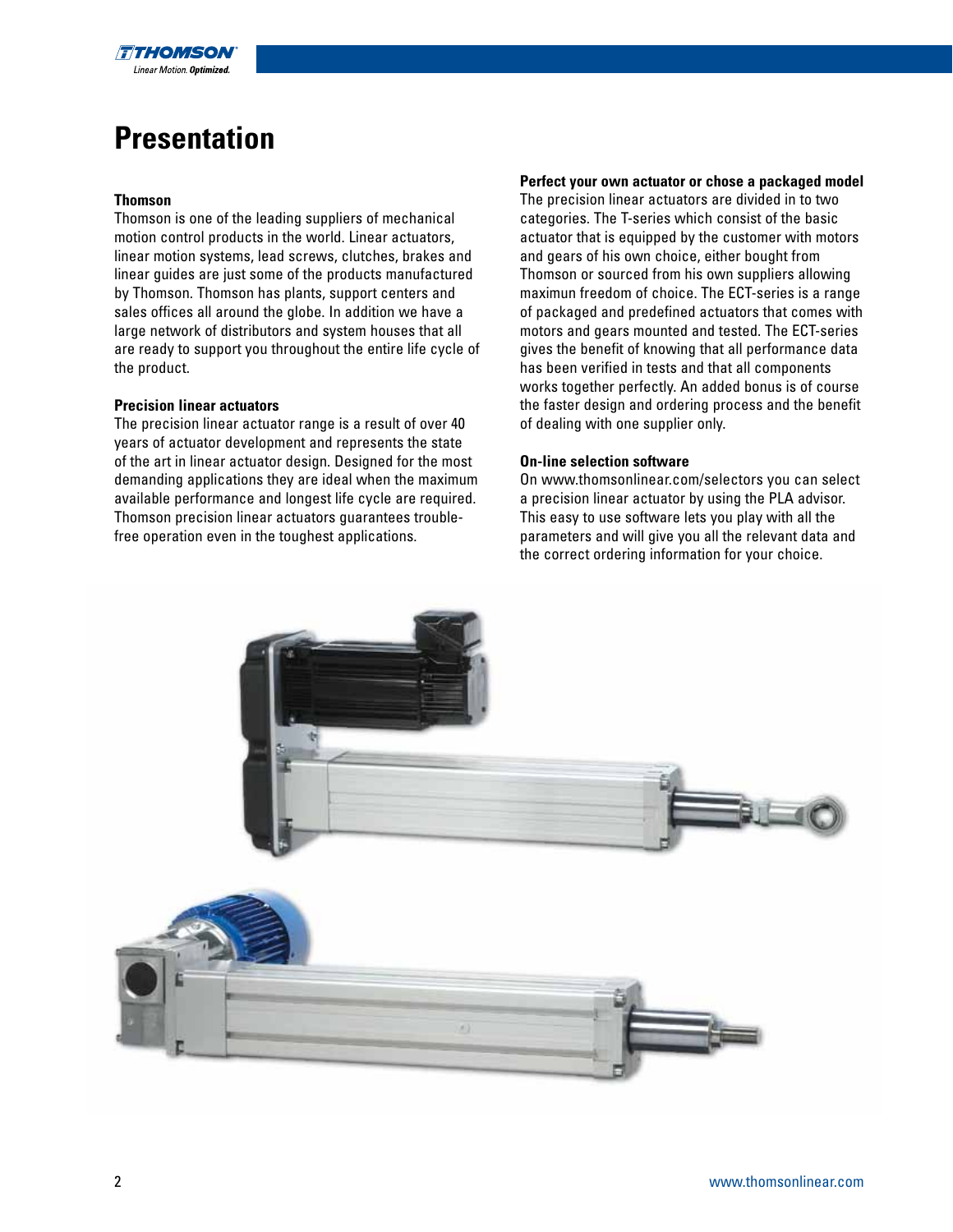### **Features and Benefits**

Precision linear actuators are ideal for positioning loads that are either externally-guided and supported, or pivoting. They are also ideal where there is a high concentration of airborne contaminants, as rodless actuators are inherently less well protected. Another suitable area is the replacement of hydraulic or pneumatic cylinders where they bring many benefits compared to the traditional technologies.

#### **Handling, machining and manufacturing**

Precision linear actuators can successfully be used in handling, machining and manufacturing applications. The broad range of options and accessories makes it easy to find the perfect actuator for most applications.

#### **Strong, fast and accurate**

The hallmark for the entire range of precision linear actuators is the ability to work hard, fast and accurately, day in and day out, under the toughest conditions.

#### **Hydraulics and pneumatics replacement**

Precision linear actuators are direct descendants of hydraulic and pneumatic cylinders. Possessing many of the same unique design characteristics that made hydraulic and pneumatic cylinders popular, actuators benefit from cleaner, simpler and more energy-efficient power transmission. They are also much easier to integrate with modern programmable controls, have greater accuracy and are less noisy.

#### **Harsh environments**

Chemical plants, paper mills, welding operations and outdoor applications are all suitable for precision linear actuators. IP65 protection, a robust design and the use of high-quality components makes them suitable for almost every location.

#### **Minimum maintenance**

All precision linear actuators are designed to require a minimum of maintenance. There are no parts that need to be replaced due to wear. And only in applications where the actuators need to work very hard and frequently will any regular lubrication be needed.

#### **Customized units**

Customization is one of our strengths. Do you need a special stroke, a unique mounting bracket or some other adaptation of the standard product? No problem. Just contact us and we will be glad to help you to find the perfect solution to your application.











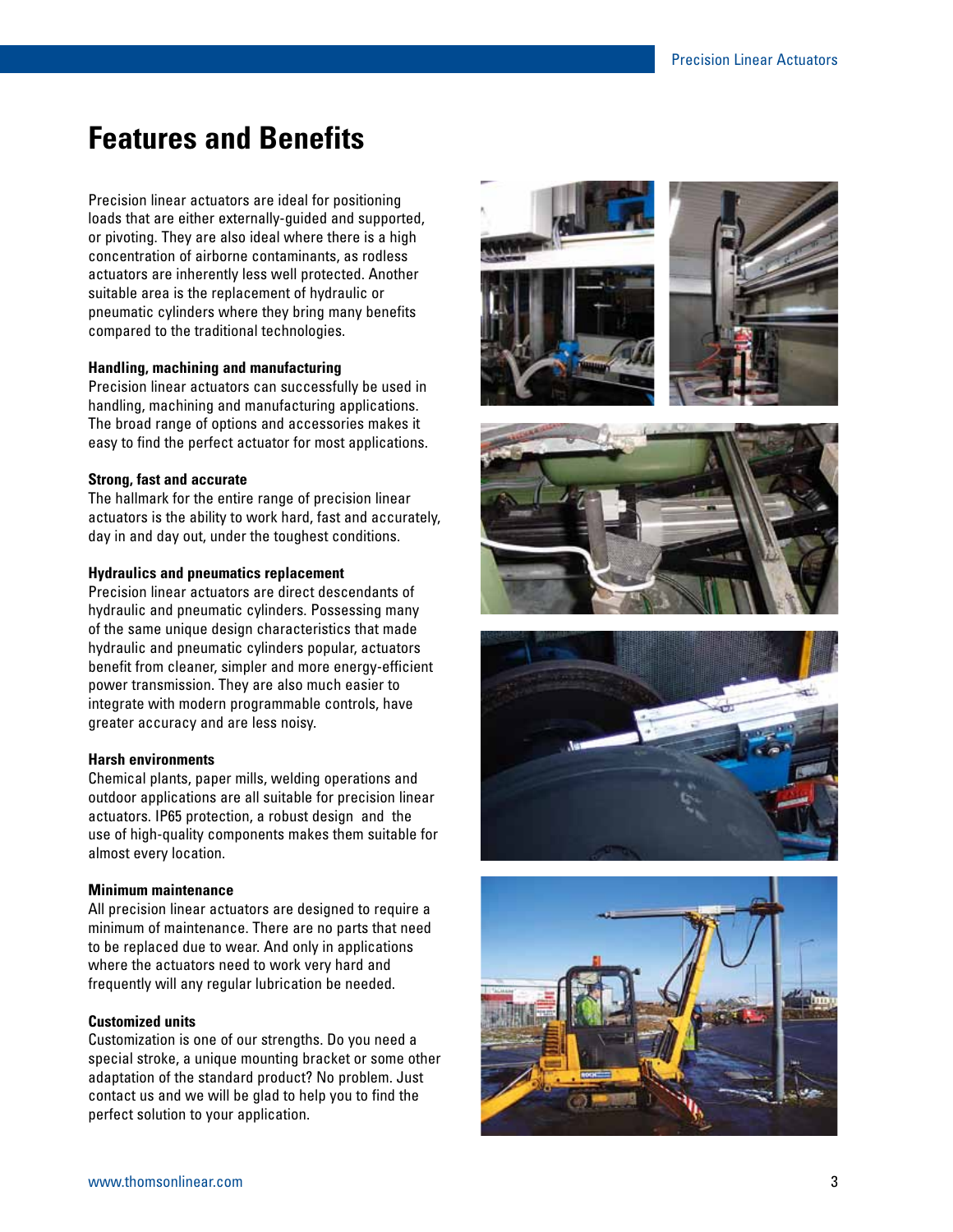

## **Performance Overview**

|                                                      |         | <b>T60</b>               | <b>T90</b>                        | <b>T130</b>               |  |
|------------------------------------------------------|---------|--------------------------|-----------------------------------|---------------------------|--|
|                                                      |         | AK.                      |                                   |                           |  |
| Load                                                 |         |                          |                                   |                           |  |
| Maximum load, Fx                                     | $[N]$   | 10 000                   | 20 000                            | 60 000                    |  |
| Maximum load, Fy                                     | $[N]$   | 100                      | 500                               | 800                       |  |
| Maximum load, Fz                                     | $[N]$   | 100                      | 500                               | 800                       |  |
| Maximum load torque, Mx                              | [Nm]    | $\sim$                   | $\sim$                            | $\sim$                    |  |
| Maximum load torque, My                              | [Nm]    | $50\,$                   | 150                               | 300                       |  |
| Maximum load torque, Mz                              | [Nm]    | $50\,$                   | 150                               | 300                       |  |
| <b>Stroke</b>                                        |         |                          |                                   |                           |  |
| Maximum standard stroke                              | [mm]    | 1500                     | 1500                              | 2000                      |  |
| <b>Speed</b>                                         |         |                          |                                   |                           |  |
| Maximum speed                                        | [m/s]   | 2,5                      | 2,0                               | 2,0                       |  |
| <b>Accuracy</b>                                      |         |                          |                                   |                           |  |
| Repeatability                                        | $[\pm]$ | 0,05                     | 0,05                              | 0,05                      |  |
| Backlash                                             | [mm]    | 0,11                     | $0,11(0,18)$ <sup>1</sup>         | 0,21                      |  |
| <b>General data</b>                                  |         |                          |                                   |                           |  |
| Profile size (width x height)                        | [mm]    | $75 \times 60$           | $90 \times 92$                    | $130\times130$            |  |
| Operating temperature limits                         | [°C]    | $-20 - +70$              | $-20 - +70$                       | $-20 - +70$               |  |
| Maximum duty cycle                                   | $[\%]$  | 100                      | 100                               | 100                       |  |
| Lead screw diameter                                  | [mm]    | 25                       | 25, 32                            | 40, 50                    |  |
| Lead screw type                                      |         | ball screw               | ball screw                        | ball screw                |  |
| Protection class - standard / optional               |         | <b>IP65</b>              | <b>IP65</b>                       | <b>IP65</b>               |  |
| <b>Features</b>                                      |         |                          |                                   |                           |  |
| AC servo motor / Three phase AC motor                |         | $\overline{\phantom{a}}$ | $\overline{\phantom{a}}$          | $\sim$                    |  |
| Single point lubrication                             |         | $\bullet$                | $\bullet$                         | $\bullet$                 |  |
| <b>Mounting options</b>                              |         |                          |                                   |                           |  |
| <b>Magnetic position sensors</b>                     |         | $\bullet$                | $\bullet$                         | $\bullet$                 |  |
| Mounting feet kit                                    |         | on request               | $\bullet$                         | $\bullet$                 |  |
| Trunnion mounting kit                                |         | $\bullet$                | $\bullet$                         | $\bullet$                 |  |
| Clevis mounting kit                                  |         | $\bullet$                | $\bullet$                         | $\bullet$                 |  |
| Tube end - inside / outside thread / spherical joint |         | -/•/•                    | $\bullet$ / $\bullet$ / $\bullet$ | $\bullet/\bullet/\bullet$ |  |

1 Depending on the screw diameter used in the actuator.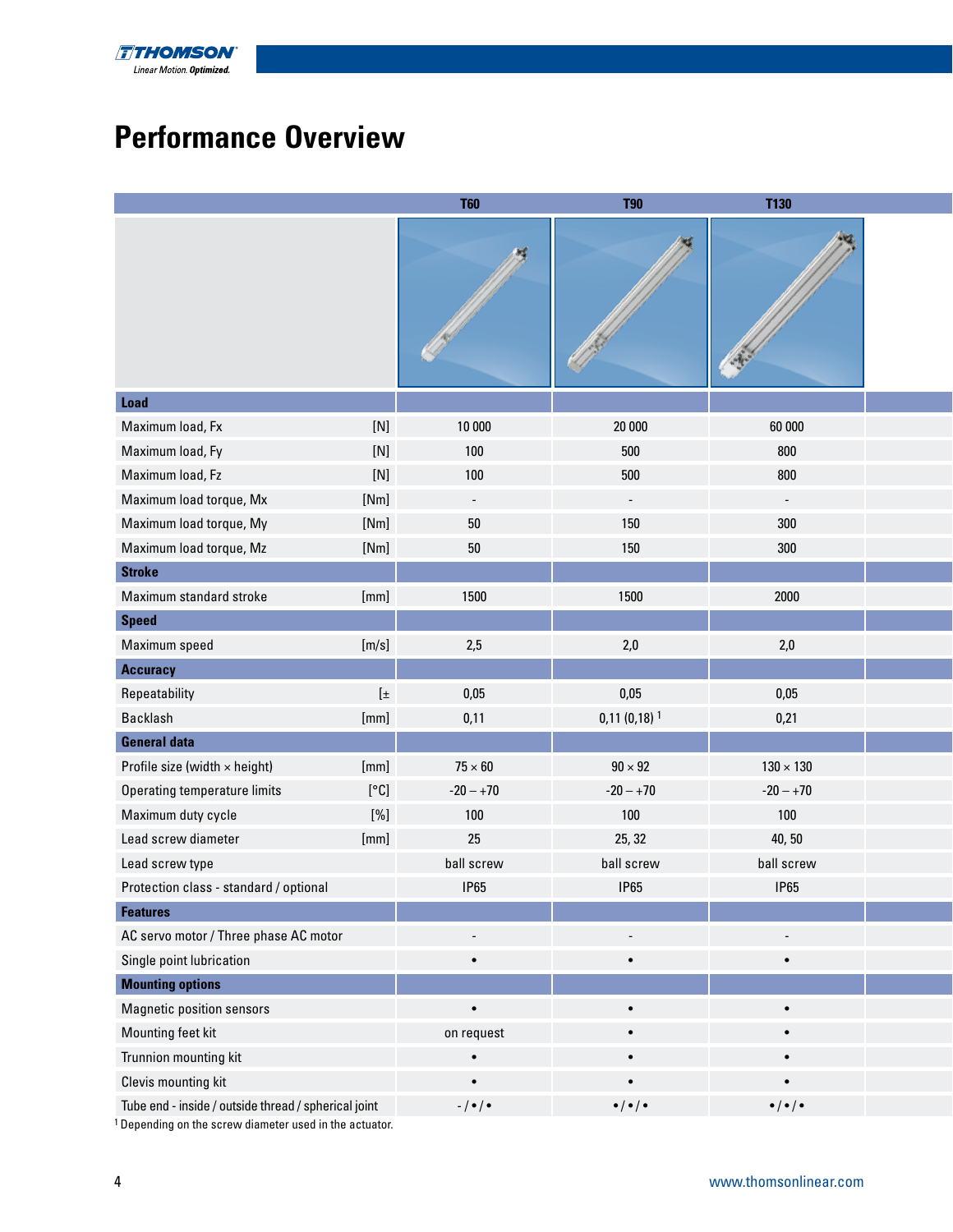| ECT90                     | <b>ECT130</b>             |
|---------------------------|---------------------------|
| 1350                      | 6-1-0                     |
|                           |                           |
| 20 000                    | 38 000                    |
| 500                       | 800                       |
| 500                       | 800                       |
| $\sim$                    | $\sim$ $\sim$             |
| 150                       | 300                       |
| 150                       | 300                       |
|                           |                           |
| 1500                      | 2000                      |
|                           |                           |
| $1,6$                     | $2,0$                     |
|                           |                           |
| $0,\!05$                  | $0,\!05$                  |
| $0,11(0,18)$ <sup>1</sup> | 0,21                      |
|                           |                           |
| $90\times92$              | $130\times130$            |
| $-20 - +70$               | $-20 - +70$               |
| 100                       | 100                       |
| 25, 32                    | 40                        |
| ball screw                | ball screw                |
| IP65                      | IP65                      |
|                           |                           |
| $\bullet/\bullet$         | $\bullet/\bullet$         |
| $\bullet$                 | $\bullet$ .               |
|                           |                           |
| $\bullet$ .               | $\bullet$ .               |
| $\bullet$ .               | $\bullet$ .               |
| $\bullet$ .               | $\bullet$                 |
| $\bullet$                 | $\bullet$ .               |
| $\bullet/\bullet/\bullet$ | $\bullet/\bullet/\bullet$ |
|                           |                           |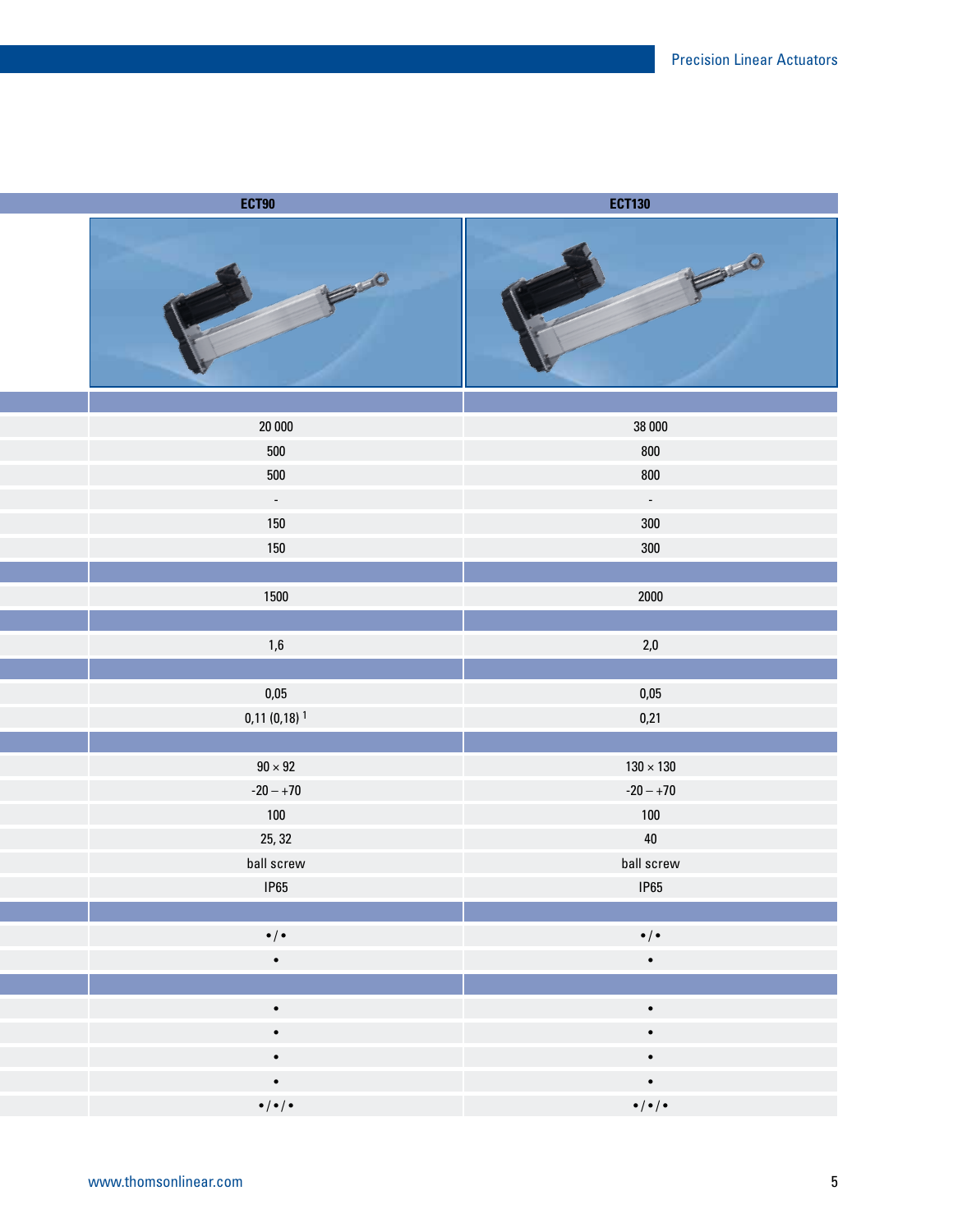

## **Technical Overview**

The design of an precision linear actuator is quite basic. An electric motor – through either a belt gear, a worm gear, a planetary gear or via a coupling directly – rotates a ball screw which translates the torque into axial force through the extension tube. While the concept is straight forward, as illustrated by the cutaway on this page, significant expertise and development have been invested in the specification and design of each component. Each actuator is also built to meet the highest quality standards and are thoroughly tested before shipment.



- 1. Choose between a high performance AC servo motor or the robust, cheaper and simpler three phase AC motor.
- 2. High quality extension tube in extruded aluminium with grooves for sensors and T-slot bolts.
- 3. One point lubrication for easy and fast service.
- 4. Robust hard chromed steel extension tube.
- 5. Choose between extension tube with inside or outside thread, clevis or spherical joint ends.
- 6. Choose between direct drive, belt gear, worm gear or planetary gear for optimum performance.
- 7. High precision safety ball nut that will hold the load even if the balls break.
- 8. High quality ball screw drive.
- 9. Internally guided extension tube with anti-rotation mechanism which also acts as a screw support.
- 10. IP65 sealing of the actuator allows it to operate in harsh environments.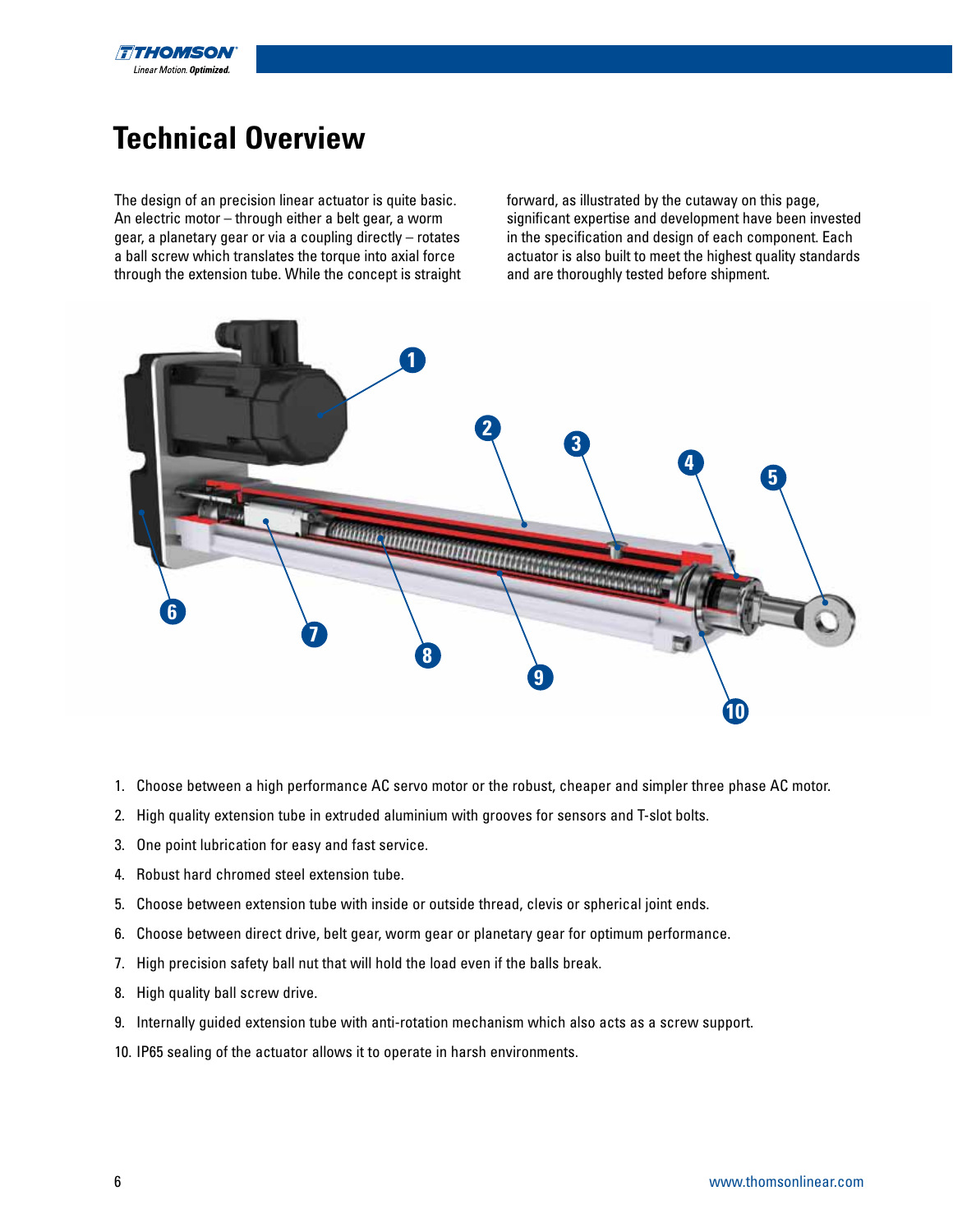## **Applications**

The precision linear actuator range is used for many tasks in industry. Combining the actuators with controls and drives from Kollmorgen makes it easy to design linear motion equipment in a fast and simple way. Some of the most common applications are described below. Our application engineers have a broad knowledge

base built on decades of linear motion experience and they can help you find the ultimate solution for your application. They can also assist you with sizing and selection as well as with the design and commissioning of your equipment.